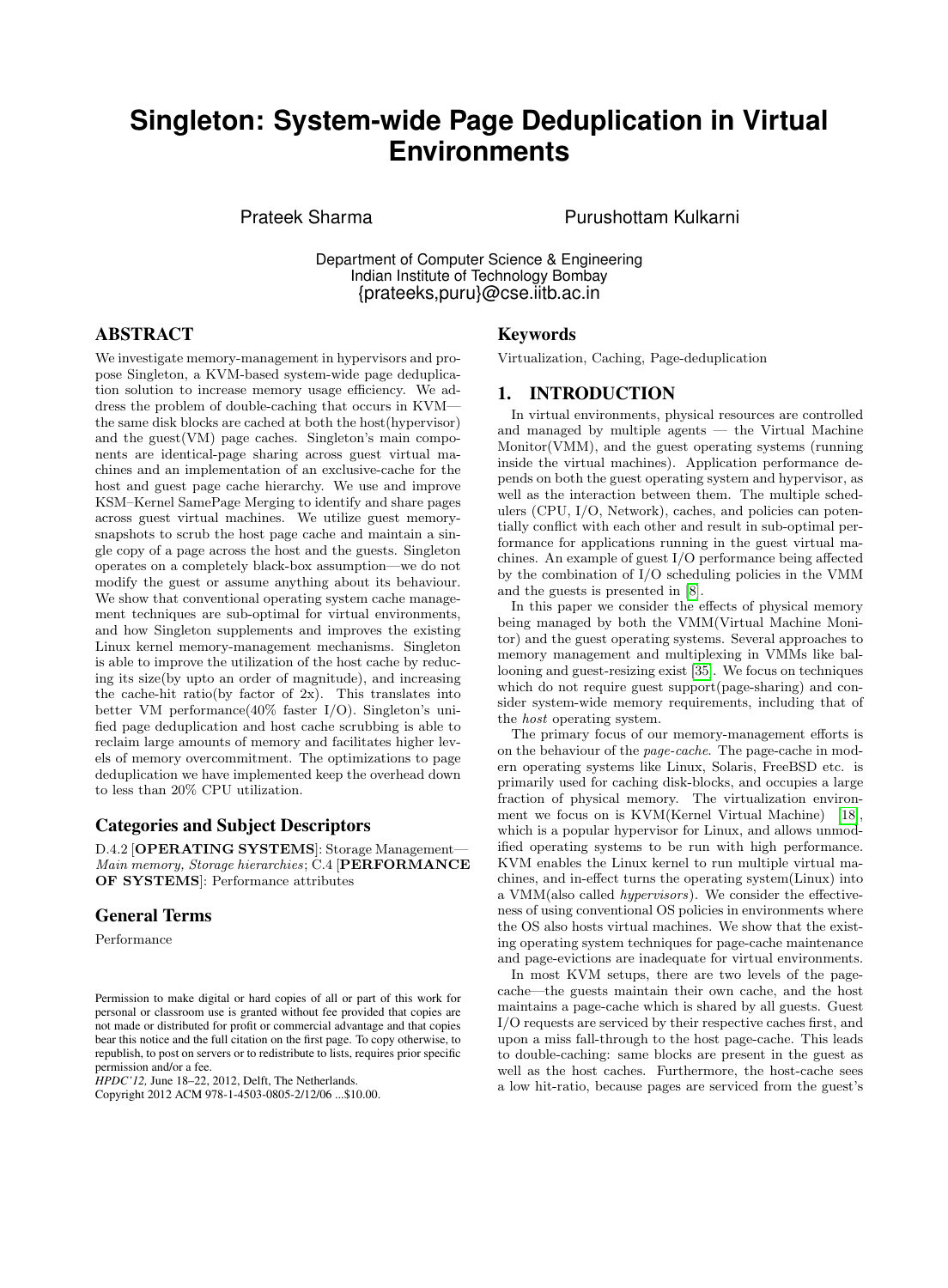

<span id="page-1-0"></span>Figure 1: Memory usage graph for a sequential diskread workload.

page-cache first. This double caching wastes precious physical memory and leads to increased memory-pressure, causing swapping and performance loss. In particular, the problem of swapping is detrimental for virtual setups. Figure [1](#page-1-0) shows the memory-usage graph when guest VMs execute I/O intensive workloads, and illustrates that the host system starts swapping even in the presence of cached pages. Note that the guests maintain their own page-caches, and the host caching leads to swapping of pages belonging to VMs. While this unfortunate situation can be ameliorated with existing techniques like using direct I/O and fadvise for the guest VMs etc, we show that they adversely affect VM performance.

This paper addresses the problem of multiple levels of cache present in virtual environments, and we seek to implement an *exclusive-cache*. Exclusive caching entails not storing multiple copies of the same object in multiple locations in the cache hierarchy. While multi-level caching and exclusive caches are well studied in the context of network-storage systems [\[15,](#page-11-2) [11,](#page-10-1) [37\]](#page-11-3) and CPU architectural caches, our work is the first to focus on exclusive caching in KVM-based environments. Furthermore, we implement a completely *black*box approach—requiring no guest modifications or knowledge. We do not rely on graybox techniques like intercepting all guest I/O and page-table updates found in Geiger [\[17\]](#page-11-4) and XRAY [\[5\]](#page-10-2). Another constraint we adhere to is that our solution must not cause performance regressions in nonvirtualized environments, since the OS(Linux) serves both as a conventional OS running userspace processes and virtual machines. Thus, we do not change any critical kernel component. This prevents us from implementing specialized techniques for second-level cache-management which are found in [\[13,](#page-10-3) [37,](#page-11-3) [40,](#page-11-5) [41\]](#page-11-6).

Page deduplication across Virtual Machines [\[35,](#page-11-0) [19,](#page-11-7) [20\]](#page-11-8) is an effective mechanism to reclaim memory allocated to the VMs by the hypervisor in a completely guest-transparent manner. To implement the exclusive page-cache, we utilize content-based page deduplication, which collapses multiple pages with the same content into a single, copy-on-write protected page.

## 1.1 Contributions

As part of this work, we design and evaluate Singleton, a Kernel Samepage Merging (KSM) based system-wide page deduplication technique. Specifically, our contributions are the following:

- We optimize existing KSM duplicate-page detection mechanisms which reduce the overhead by a factor of 2 over the default KSM implementation.
- We implement an exclusive host page-cache for KVM using a completely black-box technique. We utilize the page deduplication infrastructure (KSM), and proactively evict redundant pages from the host cache.
- Through a series of workloads and micro-benchmarks, we show that Singleton delivers higher cache-hit ratios at the host, a drastic reduction in the size of the hostcache, and significantly improved I/O performance in the VMs.
- We show that proactive management of host cache provides higher levels of memory overcommitment for VM provisioning.

Our implementation is a non-intrusive addition to the host kernel, and supplements the existing memory-management tasks of the VMM (Linux), improves page-cache utilization and reduces system-load.

## 2. BACKGROUND

Singleton presents an exclusive cache solution for KVM, and uses the KSM page deduplication infrastructure. This section presents the relevant background which will help motivate our solution. Some of the optimizations which we have added to KSM to reduce the page-sharing overhead are also presented.

#### 2.1 KVM architecture and operation

KVM(Kernel Virtual Machine) is a hardware-virtualization based hypervisor for the Linux kernel. The KVM kernel module runs virtual machines as processes in the host system, and multiplexes hardware among virtual machines by relying on the existing Linux resource-sharing mechanisms like its schedulers, file-systems, resource-accounting framework, etc. This allows the KVM module to be quite small and efficient.

The virtual machines are not explicitly created and managed by the KVM module, but instead by a userspace hypervisor helper. Usually, QEMU [\[6\]](#page-10-4) is the userspace hypervisor used with KVM. QEMU performs tasks such as virtual machine creation, management and control. In addition, QEMU can also handle guest I/O and provides several emulated hardware devices for the VMs (such as disks, networkcards, BIOS, etc.). QEMU communicates with the KVM module using a well-defined API using the ioctl interface. An important point to note is that the virtual machines created by QEMU are ordinary user-space processes for the host. Similar to memory allocations for processes, QEMU makes a call to malloc to allocate and assign physical memory to each guest virtual machine. Thus, for the host kernel, there is no explicit VM, but instead a QEMU process which has allocated some memory for itself. This process can be scheduled, swapped out, or even killed.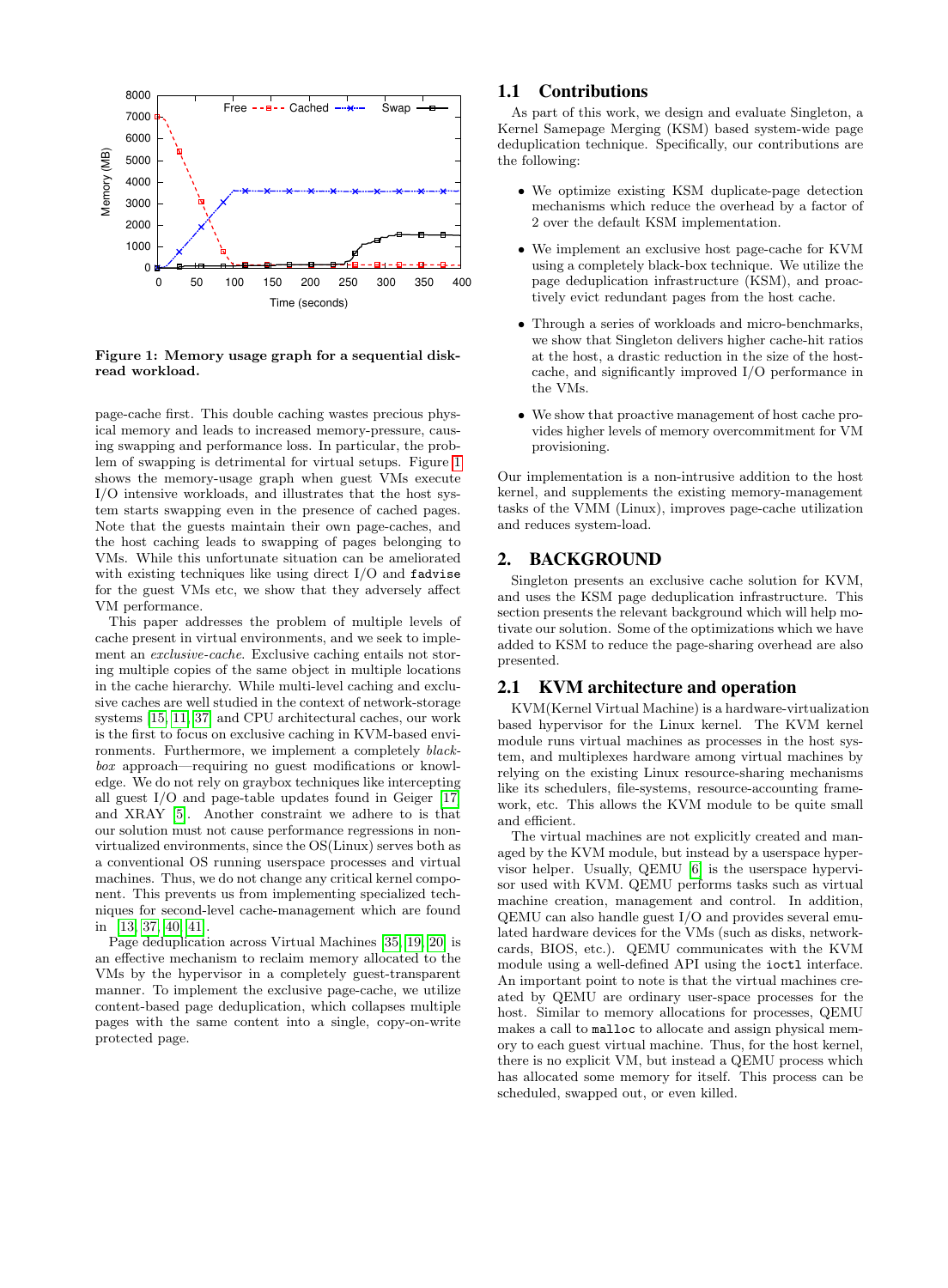

Figure 2: Sequence of messaages to fulfill an I/O operation by a guest VM.



Figure 3: Copy-on-Write based hypervisor level page sharing.

## 2.2 Disk I/O in KVM/QEMU

The guest VM's "disk" is emulated in the host userspace by QEMU, and is frequently just a file on the physical disk's filesystem. Hence, the emulated disk's read/write are mapped to file-system read/write operations on the virtual-disk file. Figure [2](#page-2-0) depicts the(simplified) control flow during a guest VM disk I/O operation. A disk I/O request by the guest VM causes a trap, on which KVM calls the QEMU userspace space process for handling. In the emulated disk case, QEMU performs the I/O operation through a disk I/O request to the host kernel. The host reads the disk block(s) from the device, which get cached in host-page-cache and passed on to the guest via KVM. For the guest, this is a conventional disk read, and hence disk blocks are cached at the guest as well.

## 2.3 Linux page-cache and page eviction

The Linux page-cache [\[25\]](#page-11-9) is used for storing frequently accessed disk-blocks in memory. It is different from the conventional buffer-cache in that it also stores pages belonging to mmap'ed files, whereas traditional buffer-caches restricted themselves to read/write I/O on file-system buffers. In a bid to improve I/O performance, a significant amount of physical memory is utilized by the kernel as page-cache.



<span id="page-2-2"></span><span id="page-2-0"></span>Figure 4: Basic KSM operation. Each page during a scan checksummed and inserted into the hash-table.

Linux uses an LRU variant (specifically, a variant of LRU/2 [\[27\]](#page-11-10)) to evict pages when under memory pressure. All the pages are maintained in a global LRU list. Thus, page-cache pages as well as pages belonging to process' private address spaces are managed for evictions in a unified manner. This can cause the kernel to swap out process pages to disk inspite of storing cache pages. The page-cache grows and shrinks dynamically depending on memory pressure, file-usage patterns, etc.

## <span id="page-2-3"></span>2.4 Page Deduplication using KSM

KSM(Kernel Samepage Merging) [\[4\]](#page-10-5) is a scanning based mechanism to detect and share pages having the same content. KSM is implemented in the Linux kernel as a kernelthread which runs on the host system and periodically scans guest virtual machine memory-regions looking for identical pages. Page sharing is implemented by replacing the pagetable-entries of the duplicate pages with a common KSM page.

<span id="page-2-1"></span>As shown in Figure [3,](#page-2-1) two virtual machines have two copies of a page with the same content. KSM maps the guest-pseudo physical page of both machines  $A$  and  $B$  to the same merged host physical page  $K$ . The shared page is marked copy-on-write $(COW)$  — any modifications to the shared page will generate a trap and the result in the sharing being broken. To detect page similarity, KSM builds a page-index periodically by scanning all pages belonging to all the virtual machines.

KSM originally used red-black binary-search trees as the page-index, and full-page comparisons to detect similarity. As part of Singleton, we have replaced the search-trees with hash-tables, and full-page comparisons with checksum (jhash2) comparisons. In each pass, a single checksum-computation is performed, and the page is inserted into a hash-table(Figure [4\)](#page-2-2). Collisions are resolved by chaining. To reduce collisions, the number of slots in the hash-table is made equal to the total number of pages.

Due to volatility of the pages (page-contents can change any time) and the lack of a mechanism to detect changes, the page-index is created frequently. Periodically, the pageindex(hash-table) is cleared, and fresh page-checksums are computed and inserted. The KSM scanning-based comparison process goes on repeatedly, and thus has a consistent impact on the performance of the system. KSM typically consumes between 10-20% CPU on a single CPU core for the default scanning-rate of 20MB/s. The checksumming and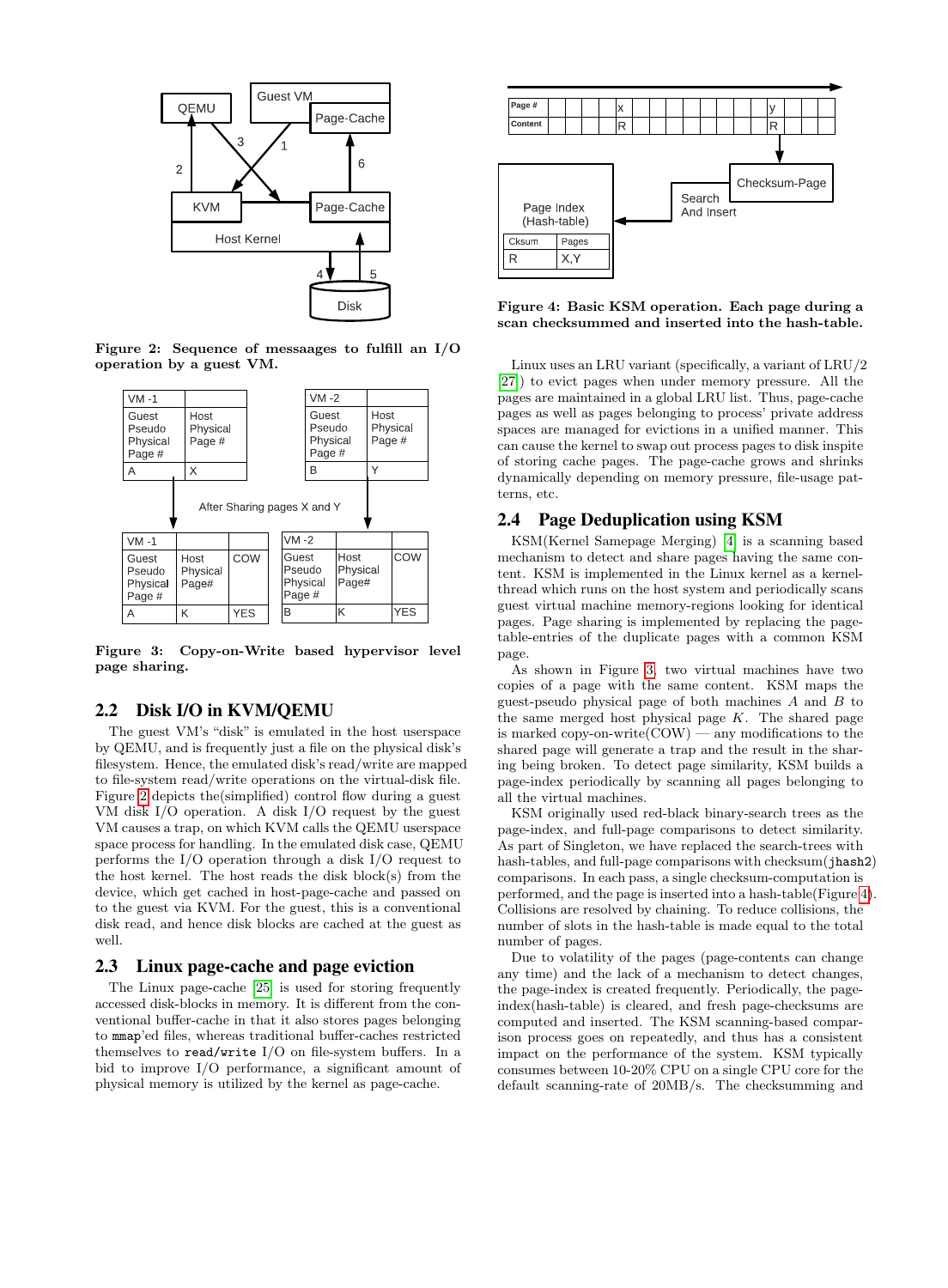hash-tables implementation in Singleton reduces the overhead by about 50% compared to the original KSM implementation (with search-trees and full-page comparisons).

To see that KSM can really detect and share duplicate pages, the memory finger-print [\[38\]](#page-11-11) of a VM is calculated and compared for similarity. The number of pages that KSM shares compared to the actual number of pages which are duplicate (which is obtained by the fingerprint) determines the sharing effectiveness of KSM. The memory fingerprint of a VM is simply a list of the hashes of each of its pages. By comparing fingerprint similarity, we have observed that KSM can share about 90% of the mergeable pages for a variety of workloads. For desktop workloads(KNOPPIX live-CD), KSM shares about 22,000 of the 25,000 mergeable pages. Ideal candidates for inter-VM page sharing are pages belonging to the kernel text-section, common applications, libraries, and files [\[20,](#page-11-8) [19,](#page-11-7) [35,](#page-11-0) [10\]](#page-10-6). These pages are often read-only, and thus once shared, the sharing is not broken.

At the end of a scan, KSM has indexed all guest pages by their recent content. The index contains the checksums of all guest pages, including the duplicate and the unique pages. Moreover, this index is created periodically (after every scan), so we are assured that the checksum corresponding to a page is fairly recent and an accurate representation of the page content. Thus, the KSM maintained page-index can be used as a snapshot of the VM memory contents.

# 3. SYSTEM-WIDE PAGE DEDUPLICATION

## 3.1 Motivation: Double caching

A pressing problem in KVM is the issue of double-caching. All I/O operations of guest virtual machines are serviced through the page cache at the host (Figure [2\)](#page-2-0). Because all guest I/O is serviced from the guest's own page-cache first, the host cache sees a low hit-ratio, because "hot" pages are already cached by the guest. Since both caches are likely to be managed by the same cache eviction technique (leastrecently-used, or some variant thereof), there is a possibility of a large number of common pages in the caches. This double-caching leads to a waste of memory. Further, the memory-pressure created by the inflated host cache might force the host to start swapping out guest pages. Swapping of pages by the host severely impacts the performance of the guest VMs. An illustration of how guest I/O impacts the host page cache is shown in Figure [5.](#page-3-0) A single VM writes to a file continuously, which causes a steady increase in the amount of host-page-cached memory and corresponding decrease in the free memory available at the host.

Double caching can be mitigated if we provide an exclusivecache setup. In exclusive caching, lower levels of cache(the host page-cache in our case) do not store an object if it is present in the higher levels(the guest page-cache). Any solution to the exclusive caching problem must strive for a balance between size of the host page cache and performance of the guests. A host-cache has the potential to serve as a 'second-chance' cache for guest VMs and can improve I/O performance. At the same time, large host pagecaches might force guest VM pages to be swapped out by the host kernel—leading to severely degraded performance. Singleton provides an efficient exclusive cache which improves guest I/O performance, and reduces host-cache size drastically.



<span id="page-3-0"></span>Figure 5: Host free and cached memory on a writeheavy guest workload.

The shared nature of the host-cache also makes it important to provide performance isolation among the virtual machines as well as the processes running on the host system. Disk I/O from an I/O intensive guest VM can fill-up the host-cache, to the detriment of the other VMs. Not only do other VMs get a smaller host cache, but also suffer in performance. The memory-pressure induced by one VM can force the host-kernel to put additional effort for page allocations and scanning pages for evictions, leading to increased system load.

### 3.2 Potential/Existing approaches

In the context of multi-level exclusive caching in storage systems [\[13,](#page-10-3) [37,](#page-11-3) [5\]](#page-10-2), it has been shown that exclusive caches yield better cache utilization and performance. Exclusive caches are usually implemented using explicit co-ordination between various caches in a multi-level cache hierarchy. DE-MOTE [\[37\]](#page-11-3) requires an additional SCSI command for demotion notifications. Gray-box techniques for inferring cache hits at higher levels in the cache hierarchy, like X-RAY [\[5\]](#page-10-2) and Geiger [\[17\]](#page-11-4) use file-system information to infer page-use by monitoring inode access-times.

In the host-guest cache setup that virtual systems deal with, notifications can cause a large overhead since the page cache sees high activity. Furthermore, the host/guest pagecaches are present on a single system, unlike the distributed client/server storage caches. Solutions to exclusive caching require the lower-level(host) cache to explicitly read-in the items evicted from the higher-level(guest) cache. This is not desirable in our setup: VM performance would be impacted if the host does disk accesses for evicted items, leading to overall system-slowdown.

More pressing is the problem of actually generating the eviction notifications—modifications to both the host and the guest OS memory subsystems will be required. However, in spite of the benefits of exclusive caching, modifications to the operating system are not straight-forward. The first challenge is to get notifications of evictions—either by explicit notifications from the guest, or by using I/O-snooping techniques like those developed in Geiger [\[17\]](#page-11-4). The fundamental problem is that there is no easy way to map disk blocks in the host and the guest page cache. The hypervisor (QEMU) supports a large number of virtual disk formats (RAW, LVM, QCOW, QCOW2, QED, FVD [\[34\]](#page-11-12)). The mapping from a virtual block number to a physical block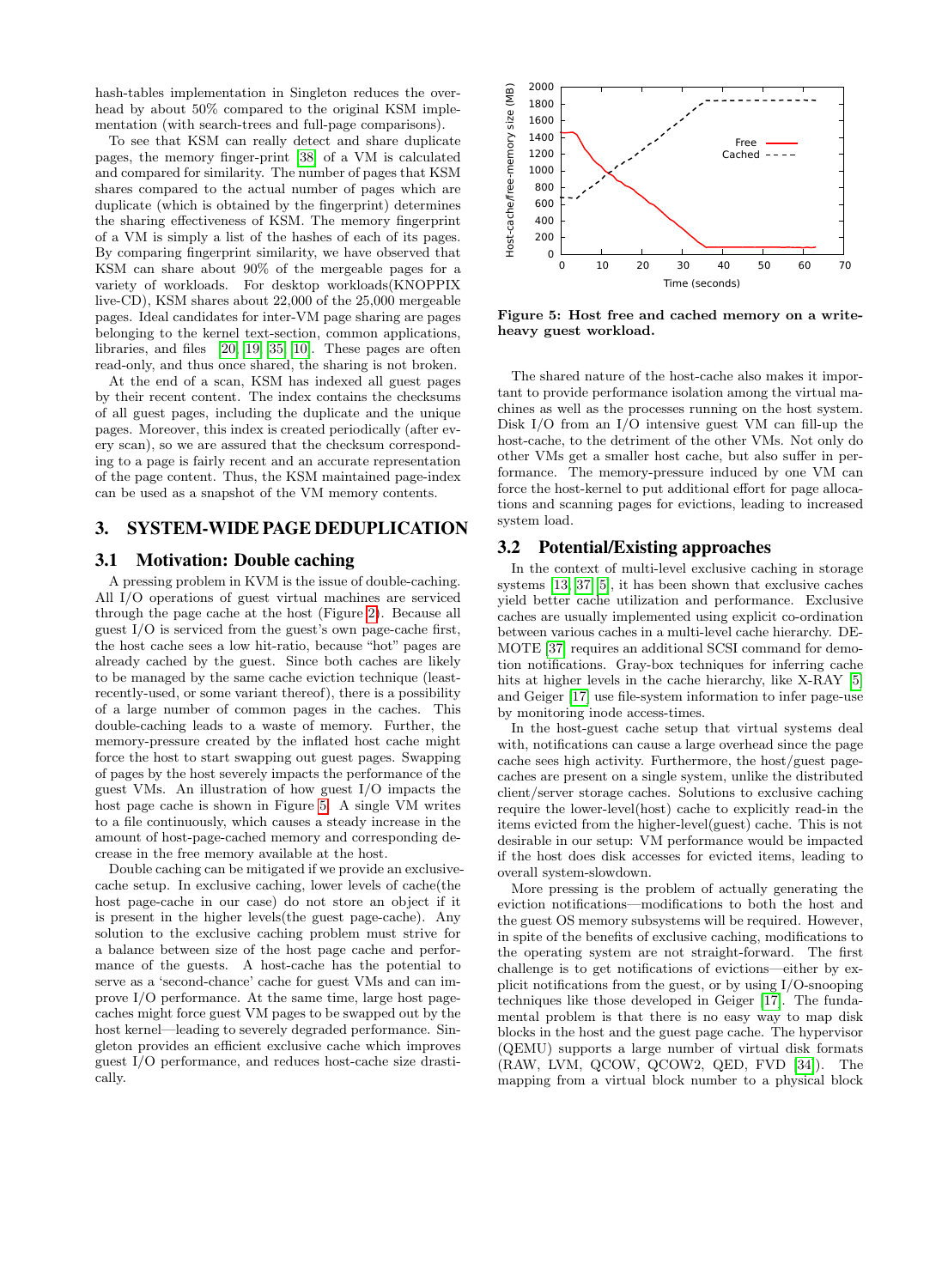| Operations | VM using     | VM using   |
|------------|--------------|------------|
|            | Direct $I/O$ | host cache |
| putc       | 34,600       | 33,265     |
| put_block  | 48,825       | 51,952     |
| rewrite    | 14,737       | 24,525     |
| getc       | 20,932       | 44,208     |
| get_block  | 36,268       | 197,328    |

Table 1: Bonnie performance with and without caching at the host.

number (which the host file system sees) can be determined fairly easily in case of RAW images, but one would need explicit hypervisor support in other cases. The lack of a common API for these image formats results in a complex co-ordination problem between the host, the guest, and the hypervisor. Clearly, we need a better solution which does not need to contend with this three-way coordination and yet works with all the above mentioned setups and environments.

Direct IO: An existing mechanism to overcome the wastage of memory due double-caching is to bypass the host pagecache. This can be accomplished by mounting the QEMU disks with the cache=none option. This opens the diskimage file with the direct-IO mode (O\_DIRECT). However, direct-I/O has an adverse impact on performance. Table [1](#page-4-0) compares performance of file operations on two VMs running the Bonnie [\[2\]](#page-10-7) file system benchmark. In one case, both Virtual Machines mount their respective (virtual) disks with cache=writeback option (QEMU default) set and in the other we use the cache=none option. Table [1](#page-4-0) shows the Bonnie performance results of one of the VMs. Bypassing the host cache results in almost all operations with direct  $I/O$  to be slower than with caching. With direct  $I/O$ , the block read rates are 6x slower, the read-character rate 2x slower. Further, the average seek rate with Direct I/O was 2x slower than with host-page-caching—185 seeks per second with direct I/O and 329 seeks/second with caching. Clearly, the I/O performance penalty is too much to pay for a reduced memory usage at the host —host cache is not used with direct I/O. Additionally, using O\_DIRECT turns off the clever I/O scheduling and batching at the host, since the I/O requests are immediately processed. Direct-I/O scales poorly with an increase in number of VMs, and we do not consider it to be a feasible solution to the double-caching problem.

Fadvise: Additionally, the hypervisor can instruct the host kernel to discard cached pages for the virtual diskimages. This can be accomplished by using the POSIX fadvise system-call and passing the DONTNEED flag. Fadvise needs to be invoked periodically by the hypervisor on the disk-image file for it to have the desired effect. All file data in the cache is indiscriminately dropped. While fadvise mitigates double-caching, it fails to provide any second-level caching for the guests. The DONTNEED advise can also potentially be ignored completely by some operating systems, including the previous versions of the Linux kernel.

## 3.3 The Singleton approach

<span id="page-4-0"></span>To implement a guest-exclusive cache at the host, Singleton uses KSM and the page-index it maintains to search for pages present in the guests. As mentioned earlier (Section [2.4\)](#page-2-3), KSM maintains a snapshot of contents of all pages in its search indexes (red-black trees in case of default KSM, hash-tables in Singleton).

Singleton's exclusive caching strategy is very simple and presented in Algorithm [1.](#page-4-1) We look-up all the host pagecache pages in the KSM maintained page-index of all the VMs to determine if a host-cache page is already present in the guest. The host page-cache pages are checksummed, and the checksum is searched in KSM's page-index. An occurrence in the guest page-index implies that the page is present in the guest, and we drop the page from the host's page-cache.

A page in the host's page cache is said to belong to VM  $V$  if an I/O request by  $V$  resulted that page being bought into the cache. Pages in the page-cache belong to files on disk, which are represented by inodes. We identify a page as belonging to a VM if it belongs to the file which acts as its virtual-disk. To identify which file corresponds to the virtual machine's disk, we pick the file opened by the QEMU process associated with the VM.

| <b>Algorithm 1</b> Singleton's cache-scrubbing algorithm imple- |
|-----------------------------------------------------------------|
| mented with ksm.                                                |
| After scanning B pages of VM V:                                 |
| For each page in the host-cache belonging to V:                 |
| If (page in KSM-Page-Index)<br>drop_page(page);                 |
|                                                                 |

<span id="page-4-1"></span>Dropping duplicate pages from the host page-cache is referred to as cache-scrubbing. The cache scrubbing is performed periodically by the KSM thread—after KSM has scanned (checksummed and indexed) B guest pages. We refer to B as the scrubbing-interval.

After dropping pages from the host-cache during scrubbing, two kinds of pages remain in the host cache : pages not present in the guest, and pages which might be present in the guest but were not checksummed (false negatives due to stale checksums). Pages not present in the guest, but present in the host-cache can be further categorized thus: 1. Pages evicted from the guest. 2. Read-ahead pages which were not requested by the guest. The false-negatives do not affect correctness, and only increase the size of the host-cache. False negatives are reduced by increasing KSM's scanning rate.

Cache-utilization of the host's cache will improve if a large number of evicted pages are present(eviction based placement [\[37\]](#page-11-3)). Keeping evicted pages in the host-cache increases the effective size of cache for the guests, and reducing the number of duplicates across the caches increases exclusivity. To reduce the multiplicative read-ahead [\[39\]](#page-11-13) as well as to reduce cache size, read-ahead is disabled on the host. We treat the guest as a black-box and do not explicitly track guest evictions. Instead, we use the maxim that pageevictions are followed by page-replacement, hence a page replacement is a good indicator of eviction. Page replacement is inferred via checksum-changes. A similar technique is used in Geiger [\[17\]](#page-11-4), which uses changes in disk-block addresses to infer replacement. To differentiate page-mutations(simple writes to a memory-address) from page-replacement, we use a very simple heuristic: a replacement is said to have oc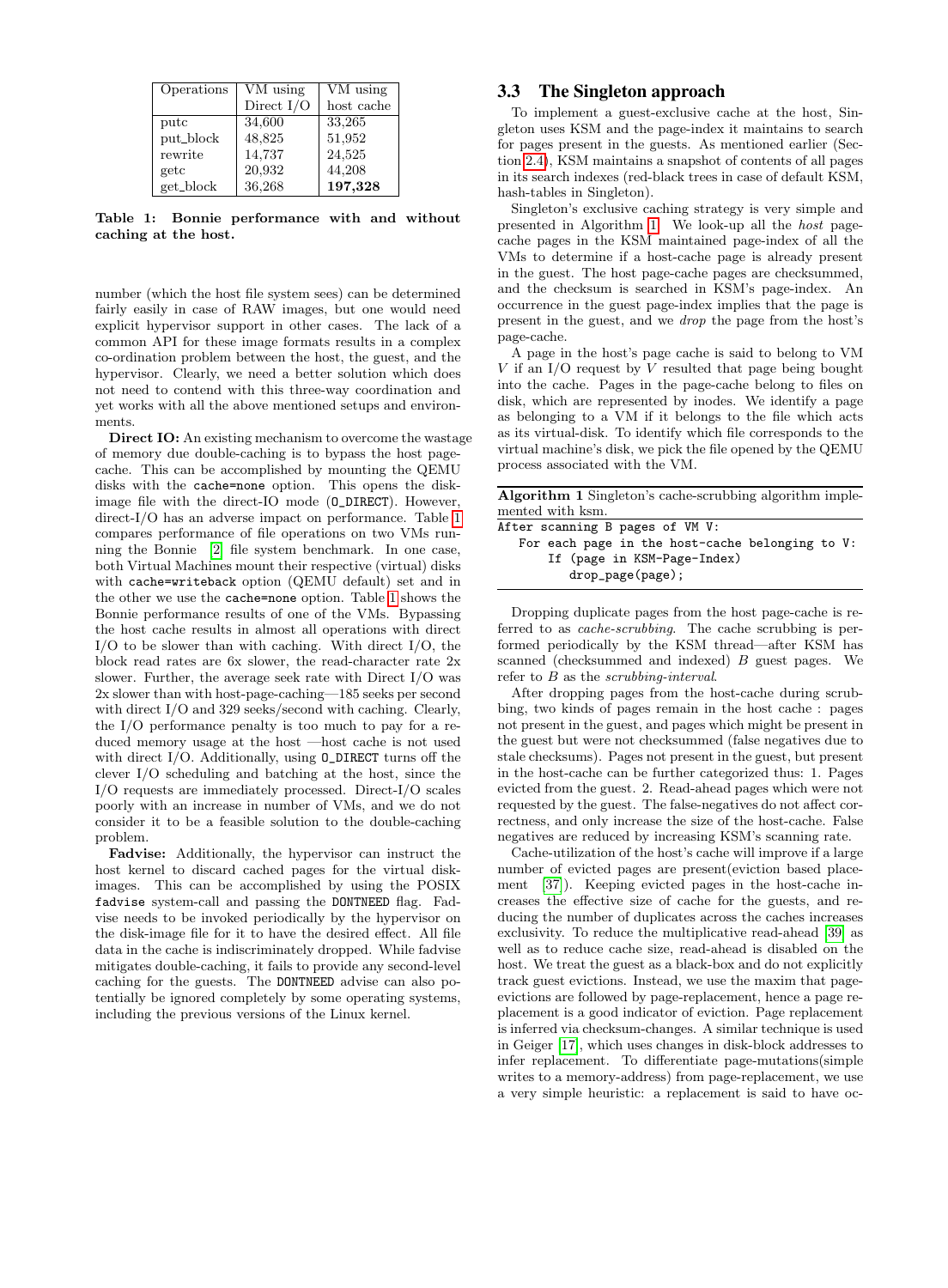curred if the checksum and the first eight bytes of the page content have changed.

Singleton introduces cache-scrubbing functionality in KSM and runs in the KSM thread (ksmd) in the host-kernel. We take advantage of KSM's page-index and page-deduplication infrastructure to implement unified inter-VM page deduplication and cache-scrubbing. The cache-scrubbing functionality is implemented as an additional 1000 lines of code in KSM. The ksmd kernel thread runs in the background as a low-priority task (nice value of 5), consuming minimal CPU resources. Singleton extends the conventional inter-VM page deduplication to the entire system by also including the host's page-cache in the deduplication pool. While the memory reclaimed due to inter-VM page sharing depends on the number of duplicate pages between VMs, Singleton is effective even when the workloads are not amenable to sharing. Since all guest I/O passes through the host's cache, the number of duplicate pages in the host's cache is independent of the inter-VM page sharing. Singleton supplements the existing memory-management and pagereplacement functionality of the hypervisor, and does not require intrusive hypervisor changes. While our implementation is restricted to KVM setups and not immediately applicable to other hypervisors, we believe that the ideas are relevant and useful to other hypervisors as well.

#### <span id="page-5-1"></span>3.4 Scrubbing frequency control

The frequency of cache scrubbing dictates the average size of the host cache and the KSM overhead. To utilize system memory fully and keep scrubbing overhead to a minimum, a simple scrubbing frequency control-loop is implemented in Singleton. The basic motivation is to control the scrubbing frequency depending on system memory conditions (free and cached). A high-level algorithm outline is presented in Algorithm [2.](#page-5-0) The try\_scrub function is called periodically (after KSM has scanned 1000 pages). We use two basic parameters: maximum amount of memory which can be cached (th\_frac\_cached) and minimum amount of memory which can be free (th\_frac\_free), both of which are fractions of the total memory available. The scrubbing frequency is governed by the time-period  $t$ , which decreases under memory pressure, and increases otherwise. With host cache getting filled up quickly, Singleton tries to increase scrubbing rate and decreases it otherwise. The time-period has minimum and maximum values between which it is allowed to vary(not shown in the algorithm). The time-period is also a function of number of pages dropped by the scrubber (scrub\_host\_cache).

## 4. EXPERIMENTAL ANALYSIS

Cache scrubbing works by proactively evicting pages from the host's page-cache. In this section we explore why additional cache management is required for the host's page cache, and why the existing Linux page eviction and reclaiming mechanisms are sub-optimal for virtual environments. We show how Singleton improves memory utilization and guest performance with a series of benchmarks. Our results indicate that significant reductions in the size of the host page-cache, an increase in the host page-cache hit-ratio, and improvement in guest performance can all be obtained with minimal overhead.

```
Algorithm 2 Singleton's frequency control algorithm.
try_scrub (th_frac_cached, th_frac_free) {
  Update_memory_usage_stats(&Cached, &Free, &Memory);
//Case1: Timer expires. t is current scrub interval
  if(cycle_count-- <- 0) {Dropped = scrub_host_cache() ;
   //returns num pages dropped
    prev_t = t;
    t = prev_t*(Cached + Dropped)/Cached;
 }
//Case2: Memory pressure
 else if(Cached > Memory*th_frac_cached ||
             Free < Memory*th_frac_free) {
    Dropped=scrub_host_cache();
    prev_t = t;
    t = prev_t*(Cached - Dropped)/Cached;
 }
  cycle_count=t;
}
```
# <span id="page-5-0"></span>4.1 Setup

Since scrubbing is a periodic activity and can have drastic impact on system performance when the scrubbing operation is in progress, all experiments conducted are of a sufficiently long duration (atleast 20 minutes). The workloads are described in Table [2.](#page-6-0) The scrubbing interval thresholds are between 100,000 and 200,000 pages scanned by KSM (scrubbing-interval algorithm presented in section [3.4\)](#page-5-1), and is of the order of once every 30-60 seconds. The cachethreshold is set as 50% of the total memory and the freethreshold is 10%. For read-intensive benchmarks, the data is composed of blocks with random content, to prevent page deduplication from sharing the pages. For guest I/O, virtIO [\[30\]](#page-11-14) is used as the I/O transport to provide faster disk accesses.The experiments have been conducted on an IBM x3250 blade server with 8GB memory, 2GB swap-space and one 150GB SAS hard-disk(ext4 file-system). In all the experiments otherwise stated, we run 4 VMs with 1 GB memory size each. The hosts and the guest VMs run the same kernel (Linux 3.0) and OS(Ubuntu 10.04 x86-64 server). To measure the performance on each of the metrics, a comparison is made for three configurations:

- Default: The default KVM configuration is used with no KSM thread running.
- Fadvise: This runs the page deduplication thread and calls fadvise(DONTNEED) periodically.
- Singleton: Page deduplication and eviction based cache placement is used.

## 4.2 Host-cache utilization

The host cache sees a low hit-ratio, because "hot" pages are cached by the guest. Because of double-caching, if the host's cache is not large enough to accommodate the guest working set, it will see a low number of hits. Our primary strategy is to not keep pages which are present in the guest, and preserve pages which are not in the guest. This increases the effective cache size, since guest cache misses have a higher chance of being serviced from the host's page-cache. Presence of pages being present in the guest provides additional knowledge to Singleton about a cached page's use-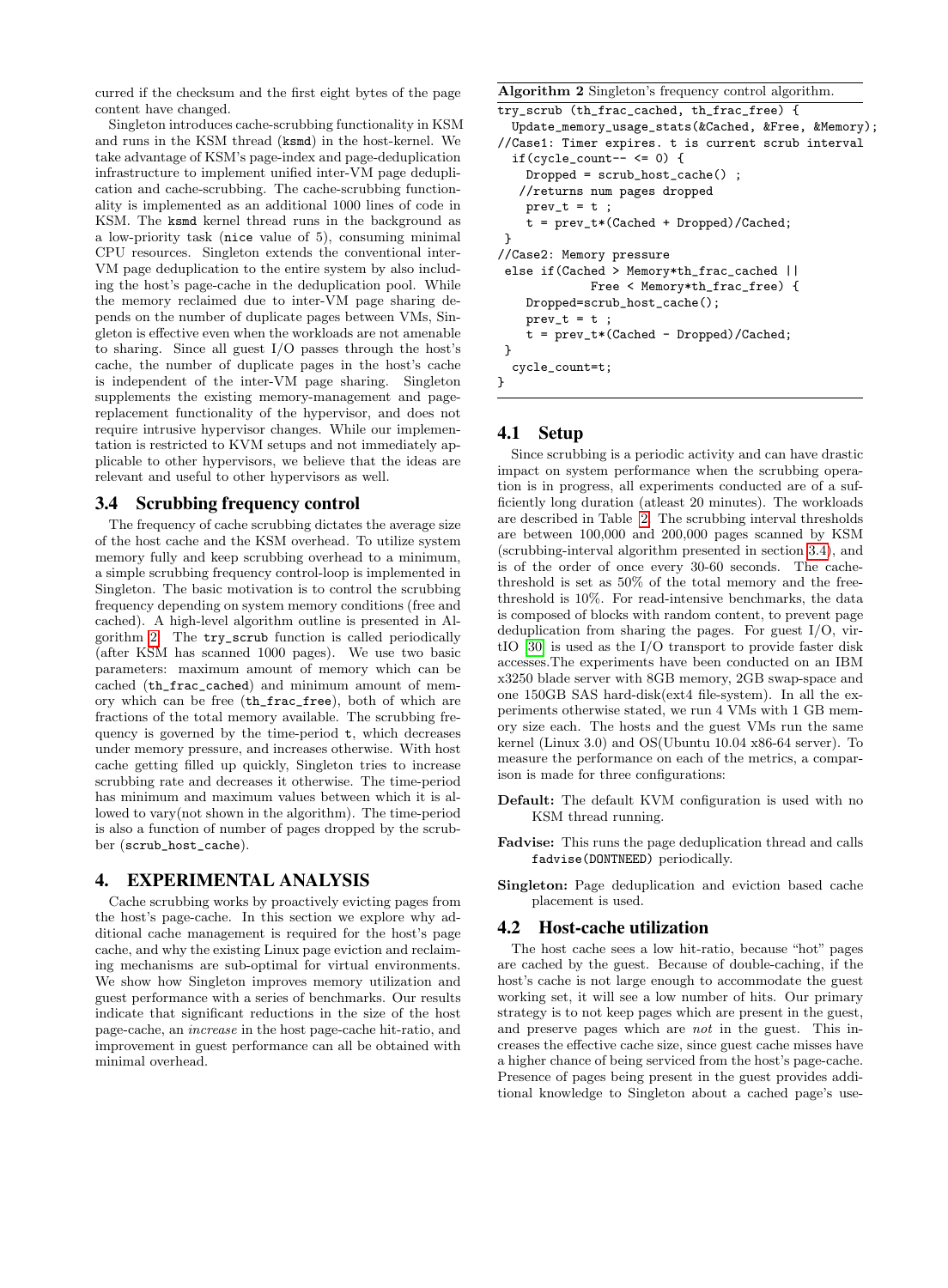| Workload        | Description                                                                         |
|-----------------|-------------------------------------------------------------------------------------|
| Sequential Read | Iozone [26] is used to test the sequential read performance.                        |
| Random Read     | Iozone is used to test random-read performance.                                     |
| Zipf Read       | Disk blocks are accessed in a Zipf distribution, mimicking many commonly occurring  |
|                 | access patterns.                                                                    |
| Kernel Compile  | Linux kernel $(3.0)$ is compiled with make ally esconfig with 3 threads.            |
| Eclipse         | The Eclipse workload in the Dacapo [7] suite is a memory-intensive benchmark, which |
|                 | simulates the Eclipse IDE [3].                                                      |
| Desktop         | A desktop-session is run, with Gnome GUI, web-browsing, word-processor.             |

Table 2: Details of workloads run in the guest VMs.

fulness, which is not available to the access-frequency based page-eviction mechanism present in the host OS(Linux) kernel. We exploit this knowledge, and remove the duplicate page from the host cache.

Singleton's scrubbing strategy results in more effective caching. We run I/O intensive workloads in the guest VMs and measure the system-wide host cache hit-ratio. The hitratio also includes the hits/misses of files accessed by the host processes. Details of the workloads are in Table [2.](#page-6-0) The results from four VMs running sequential,random, and zipf I/O are presented in Figure [6.](#page-6-1) For four VMs running sequential read benchmark (Iozone) the cache-hit ratio is 65%, an improvement of about 4% compared to default case (vanilla KVM). A significant reduction in cache-hits is observed when using fadvise(DONTNEED) (16% less than Singleton). Calling fadvise(DONTNEED) simply drops all the file pages, in contrast to Singleton which keeps pages in the cache if they are not present in the guest. Thus, Singleton's eviction based placement strategy is more effective, and keeps pages to accommodate a larger guest working set.

Scrubbing impacts random-reads more, since the absence of locality hurts the default Linux page-eviction implementation. By contrast, keeping only evicted pages leads to a much better utilization of cache. The cache-hit ratio with Singleton is almost  $2x$  the default-case (Figure [6\)](#page-6-1). For this experiment, the working set size of the Iozone random-read was kept at 2GB, and the VMs were allocated only 1 GB. Thus, the host-cache serves as the second-chance cache for the guests, and the entire working set can be accommodated even though it does not fit in the guest memory. For workloads whose working-sets aren't large enough, the host-cache sees a poor hit ratio : about 35% in case of the kernelcompile workload. In such cases, the scrubbing strategy only has a negligible impact on host cache utilization. We have observed similar results for other non I/O intensive workloads as well.

The increased cache utilization translates to a corresponding increase in the performance of the guest VMs. For the same setup mentioned above(four VMs executing the same workloads), sequential-reads show a small improvement of 2% (Table [3\)](#page-6-2). In accordance with the higher cache-hit ratios, random-reads show an improvement of about 40% with Singleton over the default KVM setup. Similar gains are observed when compared to fadvise(DONTNEED)—indicating that by utilizing the host-cache more effectively, we can improve the I/O performance of guests. We believe this is important, since disk-I/O for virtual machine is significantly slower than bare-metal I/O performance, and one of the key bottlenecks in virtual machine performance.

<span id="page-6-0"></span>

<span id="page-6-2"></span><span id="page-6-1"></span>Figure 6: Host page-cache hit ratios.

|           | Sequential     | Random         | Reads<br>Zipf |
|-----------|----------------|----------------|---------------|
|           | reads $(KB/s)$ | reads $(KB/s)$ | (KB/s)        |
| Default   | 4,920          | 240            | 265,000       |
| Fadvise   | 4,800          | 280            | 260,000       |
| Singleton | 5.000          | 360            | 270,000       |

Table 3: Guest I/O performance for various access patterns.

### 4.3 Memory utilization

The Linux kernel keeps a unified LRU list containing both cache and anonymous(not backed by any file, belonging to process' address space) pages. Thus, under memory pressure, anonymous pages are swapped out to disk even in the presence of cached pages (Figure [1\)](#page-1-0). Without the proactive cache-scrubbing, we see an increased swap traffic, as the host swaps pages belonging to the guest's physical memory. This swapping can be avoided with scrubbing. The preemptive evictions enforced by Singleton also reduce the number of pages in the global LRU page-eviction list in Linux. This leads to reduction in the kernel overhead of maintaining and processing the list of pages, which can be quite large (millions of pages on systems with 10s of gigabytes of memory). Scrubbing supplements the existing Linux memorymanagement by improving the efficiency of the page-eviction mechanism.

The periodic page evictions induced by scrubbing reduces the size of the cache in the host significantly. We ran I/O intensive benchmarks, which quickly fill-up the page-cache to observe Singleton's ability to reduce cache size. Figure [8a](#page-8-0) shows the average cache size over the workload-runs, when the workloads are running on four virtual machines. The host cache size with Singleton is 2-10x smaller than the default KVM. Compared to the fadvise(DONTNEED) approach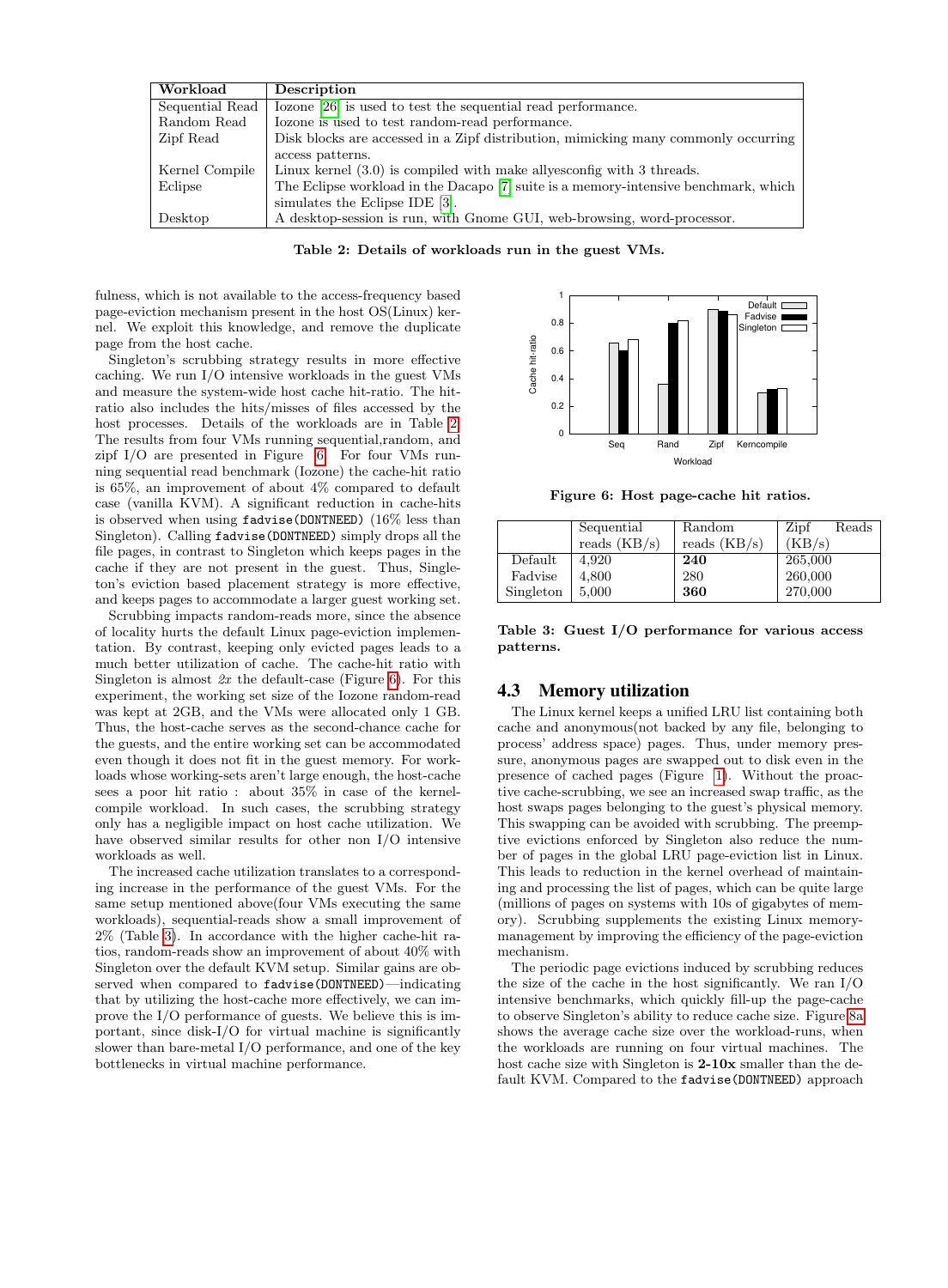

<span id="page-7-0"></span>Figure 7: Memory usage graph for a sequential read workload with and without Singleton.

which drops all cache pages, Singleton has a larger cache size. The cache-size can be further reduced if needed by increasing the frequency of the cache-scrubbing. However, our scrubbing-frequency algorithm (presented in Section [3.4\)](#page-5-1) enables us to make a more judicious use of available memory, and increases the scrubbing frequency only when under memory-pressure.

A lower average cache size increases the amount of free memory available, prevents swapping, and reduces memory pressure. In addition to scrubbing, Singleton also employs inter-VM page deduplication, which further decreases the memory usage. A reduction in the amount of swapping when different workloads are run in the guests can be seen in Figure [8b.](#page-8-1) Without scrubbing, the swap is utilized whenever the guests execute intensive workloads which fill-up the host page-cache. In contrast, using fadvise(DONTNEED) and Singleton results in no/minimal swap-space utilization.

As Figure [1](#page-1-0) shows, pages are swapped to disk even though a significant amount of memory is being used by the pagecache. Scrubbing prevents this kind of behaviour, as illustrated in Figure [7.](#page-7-0) The periodic scrubbing results in sharp falls in the cache-size, and increases the amount of freememory. This reduction in memory pressure and the reduced swapping reduces the system load and paging activity. In the kernel-compile and eclipse workloads, a further reduction in memory-usage is observed because of the inter-VM page-deduplication component of Singleton. When identical workloads are running in four guest VMs, we can see significant amount of pages being shared (seen in Table [8c\)](#page-8-2). Out of a total 1 million pages (1 GB allocated to each of the 4 VMs with 4KB pages), the percentage of pages shared varied from 8% in the case of sequential read workload to 35% with the kernel-compile workload. The page-sharing is dependent on the workload—same files are used in the case of kernel compile, whereas only the guest kernel pages are shared with the sequential read workload.

An additional benefit of Singleton is that it helps provide a more accurate estimate of free memory, since unused cache pages are dropped. This can be used to make more informed decisions about virtual-machine provisioning and placement.

#### 4.4 Memory overcommitment

The increased free memory provided by Singleton can be used to provide memory overcommitment. To measure the degree of overcommitment, the total amount of memory allocated to virtual machines is increased until the breakingpoint. The breaking-point is the point at which the performance degradation is unacceptable(cannot SSH into the machine, kernel complains of a lock-up, etc) or the Linux Out-Of-Memory killer(OOM) kills one of the VMs. On a system with total 10GB virtual memory(8GB RAM + 2GB swap), 8 virtual machines(1 GB allocated to each) are able to run without crashing or being killed. Three kinds of VMs running different workloads(sequential-reads, kernelcompile, and desktop). The desktop VMs run the same OS (Ubuntu 10.04 Desktop), and benefit from the inter-VM page-deduplication, since the GUI libraries, applicationbinaries etc are shared across all the VMs. The number of desktop VMs were increased until the system crashed, and with Singleton we were able to run 7 desktop VMs in addition to 2 kernel-compile VMs and 2 sequential-I/O VMs (Table [4\)](#page-7-1). A total of 11GB of memory was allocated to the VMs, with 1.5GB used by the host processes. Without Singleton, the number of VMs able to run is 8, after which the kernel initiates the Out-of-memory killing procedure, and kills one of the running VMs to reduce the memory pressure. Thus, the page deduplication and the cache-scrubbing provides a good combination for implementing memory overcommitment for virtual machines.

|           | Sequential | Kerncompile | Desktop | Total |
|-----------|------------|-------------|---------|-------|
| Default   |            |             |         |       |
| Fadvise   |            |             |         |       |
| Singleton |            |             |         |       |

<span id="page-7-1"></span>Table 4: Number of running VMs till system crashes or runs out of memory.

# 4.5 Impact on host and guest performance

The improved cache utilization provides better performance for guest workloads. Performance for I/O intensive workloads running concurrently in four guest VMs is presented in Table [3.](#page-6-2) The overhead of building and maintaining a page-index periodically (done by the KSM thread) does not interfere with guest execution because of the minimal CPU resources it requires. The CPU utilization of Singleton and the system load-average during various workloads shown in Table [8.](#page-9-0) The CPU utilization stays below 20% on average for most scenarios. Due to the lower memorypressure, the system load-average is significantly reduced. Most of the resource-utilization of Singleton is due to the cache-scrubbing, which needs to checksum and compare a large number of cache pages periodically. With the scrubbing turned off (only inter-VM page deduplication), our optimizations to KSM result in an average CPU utilization of just 6%, compared to 20% for the unmodified KSM.

Another important improvement is the reduction in the number of pages that the kernel page-eviction process has to scan to evict/drop a page from memory. As mentioned earlier, the kernel maintains a global LRU list for all the pages in memory, and this list can contain millions of entries(pages). Without any proactive cache scrubbing, the cache fills up this LRU list, and the kernel needs to evict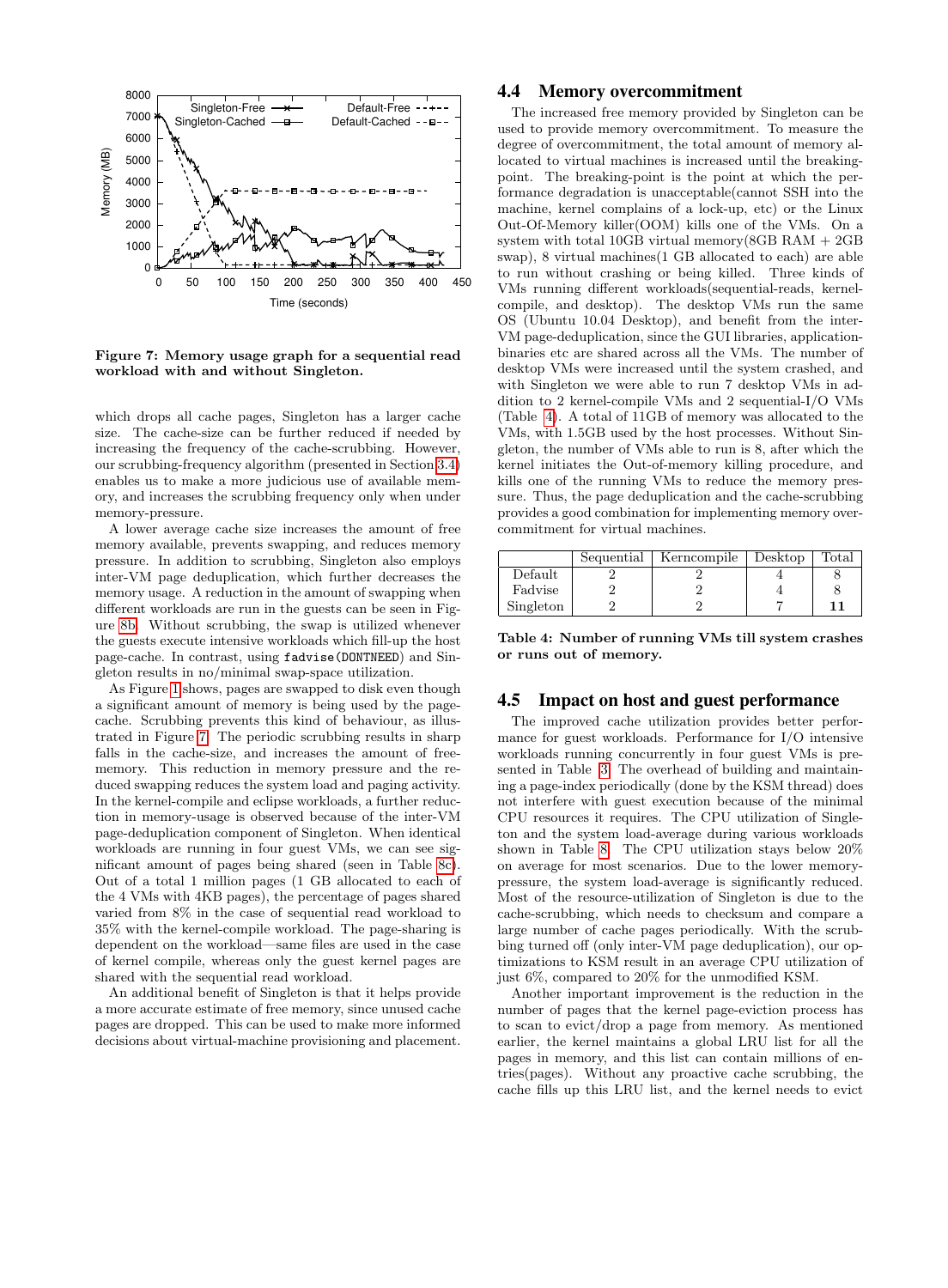<span id="page-8-0"></span>

Figure 8: Comparison of memory utilization with various workloads.

|           | Avg. pages | Cache pages | Scan       |
|-----------|------------|-------------|------------|
|           | scanned/s  | dropped/s   | efficiency |
| Default   | 1,839,267  | 1459        | $0.07\%$   |
| Singleton |            | 109         | 99.87%     |

Table 5: Page eviction statistics with and without Singleton.

some pages in order to meet page allocation demands. The overhead of scanning a large number of pages is significant, and is one of the causes of the system load. We show the average number of pages that the kernel scans (pgscand of sar tool) during VM workload execution, and also the scan efficiency. The scan efficiency is defined as the ratio of the number of pages dropped to the number of pages scanned, and a higher efficiency indicates lower overhead of the page eviction process. The results are presented in Table [5,](#page-8-3) which shows the average number of pages scanned and the scanning efficiency for the host system during an I/O intensive workload. Because singleton drops pages which are not going to be used (since they are present in the guests), the efficiency is very high (99%). This means that 99% of all the cache pages scanned by the kernel for dropping were actually dropped, and thus the overhead of scanning paid off. In contrast, we see very low efficiency (less than  $1\%$ ) in the default case. The average number of pages scanned during the eviction process is also very high (1.8 million), which also explains the low efficiency. With cache-scrubbing, there are negligible number of pages which are scanned by the swap daemon (kswapd), partly because of the lower memory pressure, and also because of the guest cache-content aware eviction process which ensures that only pages which might be used in the future are kept in the cache.

Guest performance isolation: The host-cache is a shared resource among guests, and it can potentially benefit the VMs. However, the host-cache is not equally or proportionally distributed amongst the VMs. VMs doing heavy I/O will have more pages in the host-cache, and can potentially interfere with the operation of the other VMs. The memory pressure induced at the host can trigger swapping of guest pages and increased page-eviction activity, resulting in decreased guest performance. By scrubbing the host-cache, Singleton is able to provide increased performance isolation among guests. With two VMs doing heavy I/O and the other two running kernel-compile workload, the I/O activity floods the host page-cache, and reduces the kernel-compile perfor-

<span id="page-8-4"></span><span id="page-8-3"></span><span id="page-8-2"></span><span id="page-8-1"></span>

|           | Sequential Read speed | Kernel compile time |
|-----------|-----------------------|---------------------|
| Default   | $7,734$ KB/s          | $3165$ s            |
| Fadvise   | $7,221$ KB/s          | 3180 s              |
| Singleton | $7,432$ KB/s          | 2981 s              |

Table 6: Impact of I/O interference on the kernelcompile workload.

|           | Eclipse benchmark time | Kernel compile time |
|-----------|------------------------|---------------------|
| Default   | 65 s                   | 3300 s              |
| Fadvise   | 62 s                   | 3500 s              |
| Singleton | 60 s                   | 3200 s              |

<span id="page-8-5"></span>Table 7: Impact on host performance (Eclipse) due to kernel-compile workload running in VM.

mance(Table [6\)](#page-8-4). Scrubbing prevents this from happening, and the result is improved kernel-compile performance(6%).

In addition to providing isolation among guests, cachescrubbing can also provide improved performance for applications running in the host system. Processes running on the host (along with the virtual machines) also share the page-cache with the VMs. Without scrubbing, the cachesize can increase, and the memory pressure can adversely affect the performance of the other host-processes/VMs. A common use-case of virtualization is running desktop operating systems in virtual machines. These VMs run along with existing host processes. On a desktop-class system (3GB memory), we run one VM(1 GB memory) running the kernel-compile workload, and run the Eclipse workload on the host. This mimics a common usage pattern. The workload executing in the VM results in performance degradation on the host. With Singleton, a 10% improvement in the workload running in the host(Eclipse) is observed(Table [7\)](#page-8-5)

### 4.6 Summary of results

.

The important results based on our experimental evaluation are as follows:

- Singleton provides increased host-cache utilization due to system-wide page deduplication. In our case, upto 2x increase in host cache hit-ratios was observed with random-read workload.
- The exclusive cache enables larger guest working sets to be present in memory, resulting in improved I/O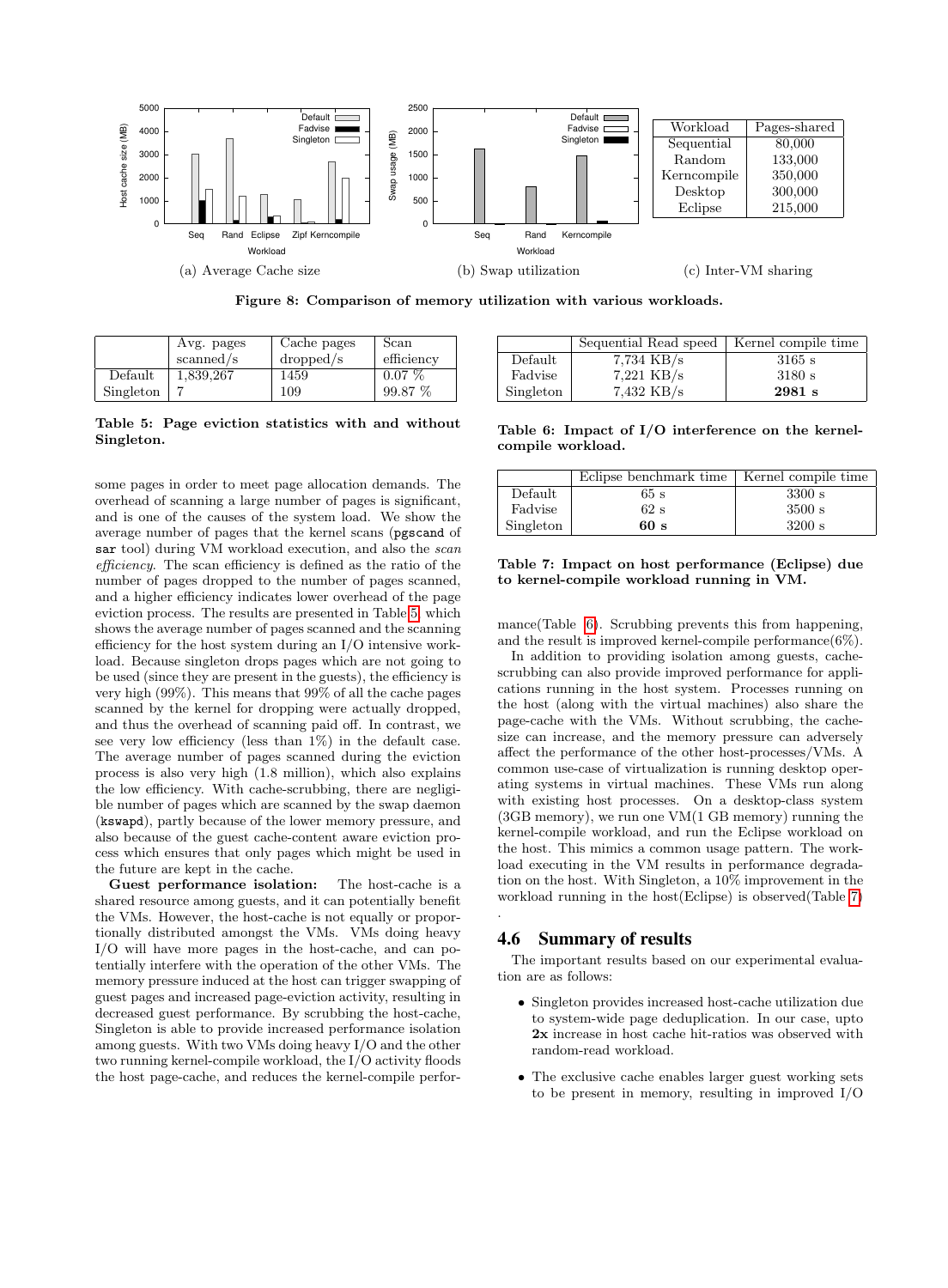|             | Singleton | Singleton load | Default | load |
|-------------|-----------|----------------|---------|------|
|             | CPU %     | average        | average |      |
| Sequential  | 17.74     | 5.6            | 12.3    |      |
| Random      | 19.74     | 4.8            | 10.3    |      |
| Kerncompile | 11.7      | 5.3            | 6.0     |      |
| Zipf        | 10.2      | 4.9            | 4.9     |      |

Table 8: Scrubbing overhead and host load averages.

<span id="page-9-0"></span>performance in the guests, especially for random I/O, where we have observed a 40% improvement.

- Memory utilization with Singleton is significantly improved. Host cache sizes show a 2-10x decrease. The lower memory-pressure results in much lesser swapping with 4 VMs and over different workloads, we observed close to no swap usage.
- Singleton's page deduplication and exclusive cache enable increased levels of memory overcommitment. In our setup, we were able to run 11 VMs instead of 8 VMs without Singleton.

# 5. RELATED WORK

Page deduplication : Transparent page sharing as a memory saving mechanism was pioneered by the Disco [\[9\]](#page-10-10) project, although it requires explicit guest support. Inter-VM content based page sharing using scanning was first implemented in VMWare ESX Server [\[35\]](#page-11-0). While the probability of two random pages having exactly the same content is very small, the presence of a large number of common applications,libraries etc make the approach very feasible for a large variety of workload combinations [\[20,](#page-11-8) [19,](#page-11-7) [16,](#page-11-16) [21,](#page-11-17) [10\]](#page-10-6). Furthermore, page deduplication can also take advantage of presence of duplicate blocks across files (and filesystems). Storage deduplication for virtual environments is explored in [\[42,](#page-11-18) [29\]](#page-11-19). Page sharing in hypervisors can be broadly classified into two categories—scanning-based and paravirtualized-support. Scanning based approaches periodically scan the memory areas of all VMs and perform comparisons to detect identical pages. Usually, a hash based fingerprint is used to identify likely duplicates, and then the duplicate pages are unmapped from all the page tables they belong to, to be replaced by a single merged page. The VMWare ESX-Server [\[35\]](#page-11-0) page sharing implementation, Difference Engine [\[14\]](#page-10-11) (which performs very aggressive duplicate detection and even works at the sub-page level), and KSM [\[4\]](#page-10-5) all detect duplicates by scanning VM memory regions. An alternative approach to scanning-based page sharing is detecting duplicate pages when they are being read-in from the (virtual) disks. Here, the virtual/emulated disk abstraction is used to implement page sharing at the device level itself. All VM read-requests are intercepted and pages having same content are shared among VMs. Examples of this approach are Satori [\[24\]](#page-11-20) and Xenshare [\[19\]](#page-11-7). This approach is not possible with KVM because it does not primarily use paravirtualized I/O.

Cache Management : Page-cache management for virtual environments is covered in [\[33\]](#page-11-21), however it requires changes to the guest OS. Ren et.al., [\[28\]](#page-11-22) present a new buffer cache design for KVM hosts. Their 'Least Popularly Used' algorithm tracks disk blocks by recency of access and their contents. Duplicate blocks are detected by checksumming and eliminated from the cache. LPU does not provide a guest-host exclusive cache, nor does it implement any inter-VM page sharing. Instead, all VM I/O traffic goes through a custom LPU buffer-cache implementation. We believe that having a custom high-traffic page-cache would suffer for scalability and compatibility issues—the page-cache contains millions of pages which need to be tracked and maintained in an ordered list (by access time) for eviction purposes. This is not a trivial task: the Linux kernel has been able to achieve page-cache scalability (with memory sizes approaching 100s of GB and 100s of CPU cores conteding for the LRU list lock) only after several years of developers' efforts. Hence our goal with Singleton is to minimize the number of system components that need to be modified, and instead rely on proven Linux and KVM approaches, even though they may be sub-optimal.

Exclusive Caching : Several algorithms and techniques for implementing exclusive caching in a multi-level cache hierarchy exist. Second-level buffer management algorithms are presented in [\[41,](#page-11-6) [40\]](#page-11-5). Most work on exclusive caching is in the context of network storage systems— [\[13\]](#page-10-3), DE-MOTE [\[37\]](#page-11-3), XRAY [\[5\]](#page-10-2).

An exclusive-cache mechanism for page-caches is presented in Geiger [\[17\]](#page-11-4), which snoops on guest pagetable updates and all disk accesses to build a fairly accurate set of evicted pages. However it uses the paravirtualized drivers and shadow page-tables features of Xen, and its techniques are inapplicable in KVM and hardware-assisted two-dimensional paging like EPT and NPT [\[1\]](#page-10-12).

Memory overcommitment : One way to provide memory overcommitment is to use conventional operating systems techniques of paging and swapping. In the context of VMMs, this is called host-swapping [\[35\]](#page-11-0), where the VMM swaps out pages allocated to VMs to its own swap-area. Another approach is to dynamically change memory allocated to guests via a ballooning method [\[35,](#page-11-0) [31\]](#page-11-23), which "steals" memory from the guests via a special driver. Several other strategies for managing memory in virtual environments, like transcendent memory [\[23\]](#page-11-24), collaborative memory management [\[32\]](#page-11-25) exist, but they require explicit guest support or heavy hypervisor modifications.

# 6. FUTURE WORK

To reduce the page deduplication and scrubbing overhead even further, we are in the process of implementing additional optimizations to KSM which we hope will bring down the overhead to negligible levels.

Scanning only dirtied pages: A fundamental limitation of KSM (and all other scanning-based page-deduplication mechanisms) is that page-dirty rates can be much higher than the scanning rate. Without incurring a large scanning overhead, it is not possible for a brute-force scanner to detect identical pages efficiently.

We are interested in reducing the scanning overhead by only checksumming dirtied pages—similar to VM Live Migration [\[12\]](#page-10-13), where only dirtied pages are sent to the destination. Conventional techniques rely on write-protecting guest pages, and incur expensive faults on a guest access to that page. Instead, we intend to use a combination of techniques based on hardware-assisted page-dirty logging and random sampling. In some cases, like AMD's Nested Page Tables (NPT) implementation [\[1\]](#page-10-12), it is possible to obtain a list of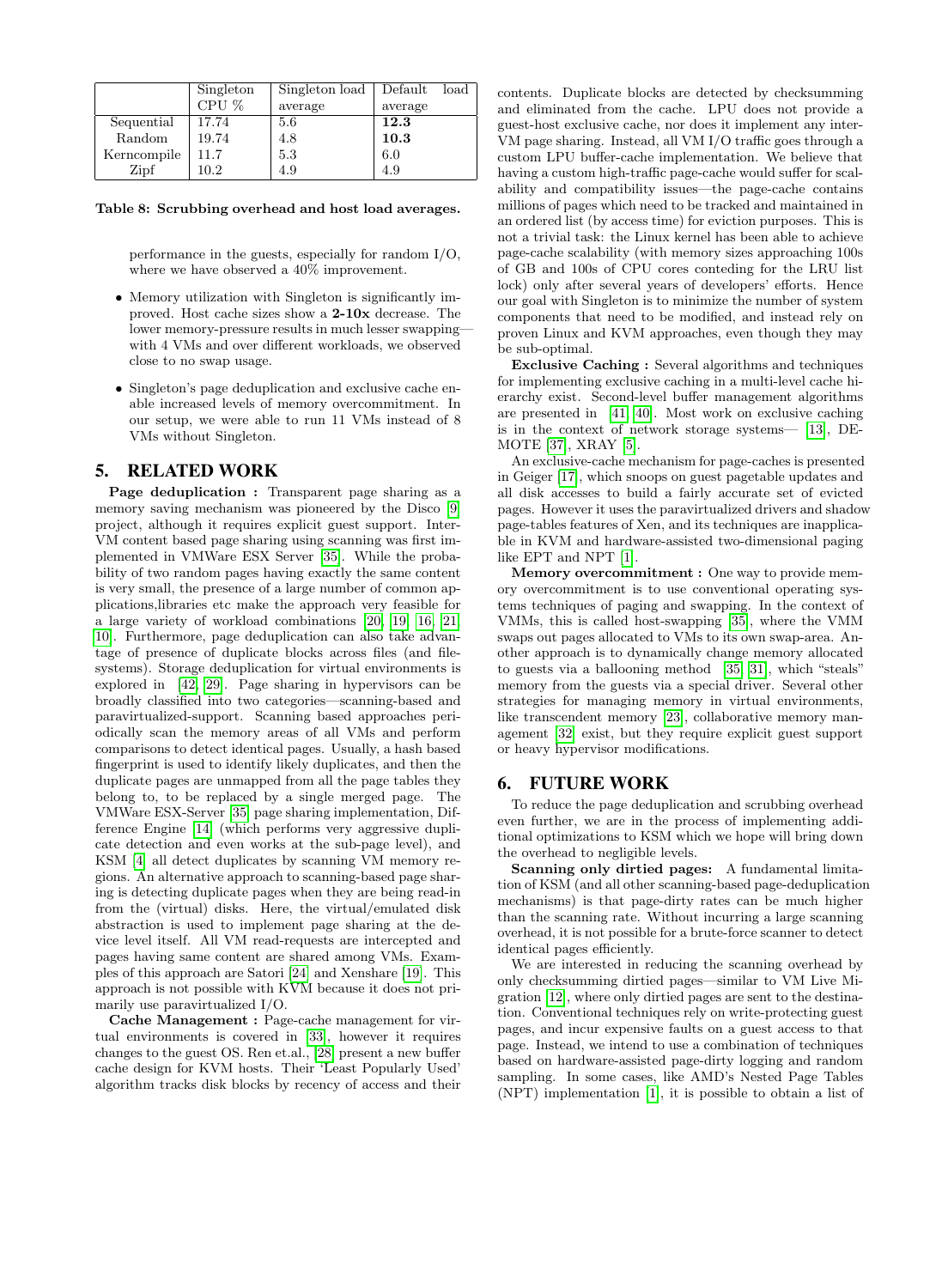dirtied pages without the expensive write-protect-trap approach seen in VM Live-migration. AMD's NPT implementation exposes dirty page information of the guests (pages in the guest virtual address space),which can be exploited to perform dirty-logging based scanning. Further, dirty logging overhead or scanning overhead can be reduced by sampling and subset of pages and by eliminating "hot" pages from the working set in the scan process.

Scrub pages in LRU order: Our current host cache scrubbing algorithm checksums and compares pages in the host's page cache in an arbitrary order which is determined by the kernel-maintained inode list. The overhead of scrubbing is equal to the number of pages in the page-cache which are checksummed but not dropped. To improve on this, we can look at the page-cache pages in the least-recentlyused (LRU) order. We are exploring means to drop and scrub pages from the host page-cache by exploiting the LRU list and aggressively dropping the 'recent' pages, which have higher likelihood of being present in the guest VMs. Further, a heuristic to stop or reduce rate of scrubbing can be formulated based on the fraction of dropped host pages.

Estimating Working-Set-Size: As the cache scrubbing implementation shows, the page search index which KSM builds and maintains is a valuable resource. Below we describe a few other potential uses of the index for hypervisor memory management and other tasks. KSM's search index can be used to estimate the working set size (WSS) of a VM. Several approaches to estimating the WSS of VMs exist [\[17,](#page-11-4) [36,](#page-11-26) [35,](#page-11-0) [22\]](#page-11-27), but we can exploit KSM's index to estimate the WSS with low overhead and implementation effort. Since page contents are recorded (checksummed), page evictions can be easily tracked, allowing us to use Geiger's [\[17\]](#page-11-4) approach to estimate WSS by measuring page eviction rate. If the first few bytes of a page have changed since the last KSM scan, we can say that the page has been evicted, with a high probability. Strictly, a changed checksum and initial few bytes implies page reuse, but as Geiger [\[17\]](#page-11-4) shows, it almost always implies page eviction.

#### 7. CONCLUSION

By combining inter-VM page deduplication and host cache scrubbing, Singleton achieves unified redundancy elimination in KVM, and can reclaim massive amounts of memory. Through a series of workloads under varying degrees of memory-pressure, we have shown that host-cache scrubbing is a low-overhead way of implementing an host/guest exclusive-cache in KVM. Our exclusive cache implementation results in tiny host page-caches (of the order of a few megabytes, as compared to several gigabytes without the scrubbing), along with improved guest performance because of better cache utilization.

Singleton does not require any intrusive modification to either the hypervisor or the guest, and works in a wide variety of environments. We achieve significant guest performance gains (upto  $40\%$ ) along with memory savings(2-4x reduction in cache sizes), despite being conservative about the components of the system we modify. By utilizing the existing page-sharing infrastructure, we have shown how to implement several memory management tasks like evictionbased placement, with minimal modifications and overhead. Further, our modifications to KSM have demonstrated that inter-VM page deduplication can save significant amount of memory with low overhead,

As remarked earlier, page-sharing is a guest-transparent technique to reclaim memory and allow for memory overcommitment. By demonstrating that page-sharing along with its associated benefits (like exclusive caching etc) increases guest-performance, we believe that it is a useful and viable memory overcommitment approach.

#### 8. REFERENCES

- <span id="page-10-12"></span>[1] AMD-V Nested Paging. [http://developer.amd.com/](http://developer.amd.com/assets/NPT-WP-1%201-final-TM.pdf) [assets/NPT-WP-1%201-final-TM.pdf](http://developer.amd.com/assets/NPT-WP-1%201-final-TM.pdf).
- <span id="page-10-7"></span>[2] Bonnie++ File System Benchmark. <www.coker.com.au/bonnie++/>.
- <span id="page-10-9"></span>[3] Eclipse IDE. <http://eclipse.org/>.
- <span id="page-10-5"></span>[4] A. Arcangeli, I. Eidus, and C. Wright. Increasing Memory Density by using KSM. In Proceedings of the Linux Symposium, pages 19–28, 2009.
- <span id="page-10-2"></span>[5] L.N. Bairavasundaram, M. Sivathanu, A.C. Arpaci-Dusseau, and R.H. Arpaci-Dusseau. X-ray: A Non-invasive Exclusive Caching Mechanism for Raids. In 31st Annual International Symposium on Computer Architecture., pages 176–187, 2004.
- <span id="page-10-4"></span>[6] F. Bellard. QEMU, a Fast and Portable Dynamic Translator. In Proceedings of USENIX Annual Technical Conference, FREENIX Track, pages 41–49, 2005.
- <span id="page-10-8"></span>[7] S.M. Blackburn, R. Garner, C. Hoffmann, A.M. Khang, K.S. McKinley, R. Bentzur, A. Diwan, D. Feinberg, D. Frampton, S.Z. Guyer, et al. The DaCapo Benchmarks: Java Benchmarking Development and Analysis. In ACM SIGPLAN Notices, volume 41, pages 169–190, 2006.
- <span id="page-10-0"></span>[8] D. Boutcher and A. Chandra. Does Virtualization Make Disk Scheduling Passé? ACM SIGOPS Operating Systems Review, 44(1):20–24, 2010.
- <span id="page-10-10"></span>[9] E. Bugnion, S. Devine, and M. Rosenblum. Disco: Running Commodity Operating Systems on Scalable Multiprocessors. ACM SIGOPS Operating Systems Review, 31(5):143–156, 1997.
- <span id="page-10-6"></span>[10] C.R. Chang, J.J. Wu, and P. Liu. An Empirical Study on Memory Sharing of Virtual Machines for Server Consolidation. In IEEE Symposium Parallel and Distributed Processing with Applications (ISPA), pages 244–249, 2011.
- <span id="page-10-1"></span>[11] Z. Chen, Y. Zhou, and K. Li. Eviction-based Cache Placement for Storage Caches. In Proceedings of USENIX Annual Technical Conference, pages 269–282, 2003.
- <span id="page-10-13"></span>[12] C. Clark, K. Fraser, S. Hand, J.G. Hansen, E. Jul, C. Limpach, I. Pratt, and A. Warfield. Live Migration of Virtual Machines. In USENIX Symposium on Networked Systems Design and Implementation (NSDI), pages 273–286, 2005.
- <span id="page-10-3"></span>[13] B.S. Gill. On Multi-level Exclusive Caching: Offline Optimality and why Promotions are Better than Demotions. In Proceedings of the 6th USENIX Conference on File and Storage Technologies, pages 1–17, 2008.
- <span id="page-10-11"></span>[14] D. Gupta, S. Lee, M. Vrable, S. Savage, A.C. Snoeren, G. Varghese, G.M. Voelker, and A. Vahdat. Difference engine: Harnessing Memory Redundancy in Virtual Machines. *Communications of the ACM*, pages 85–93, 2010.